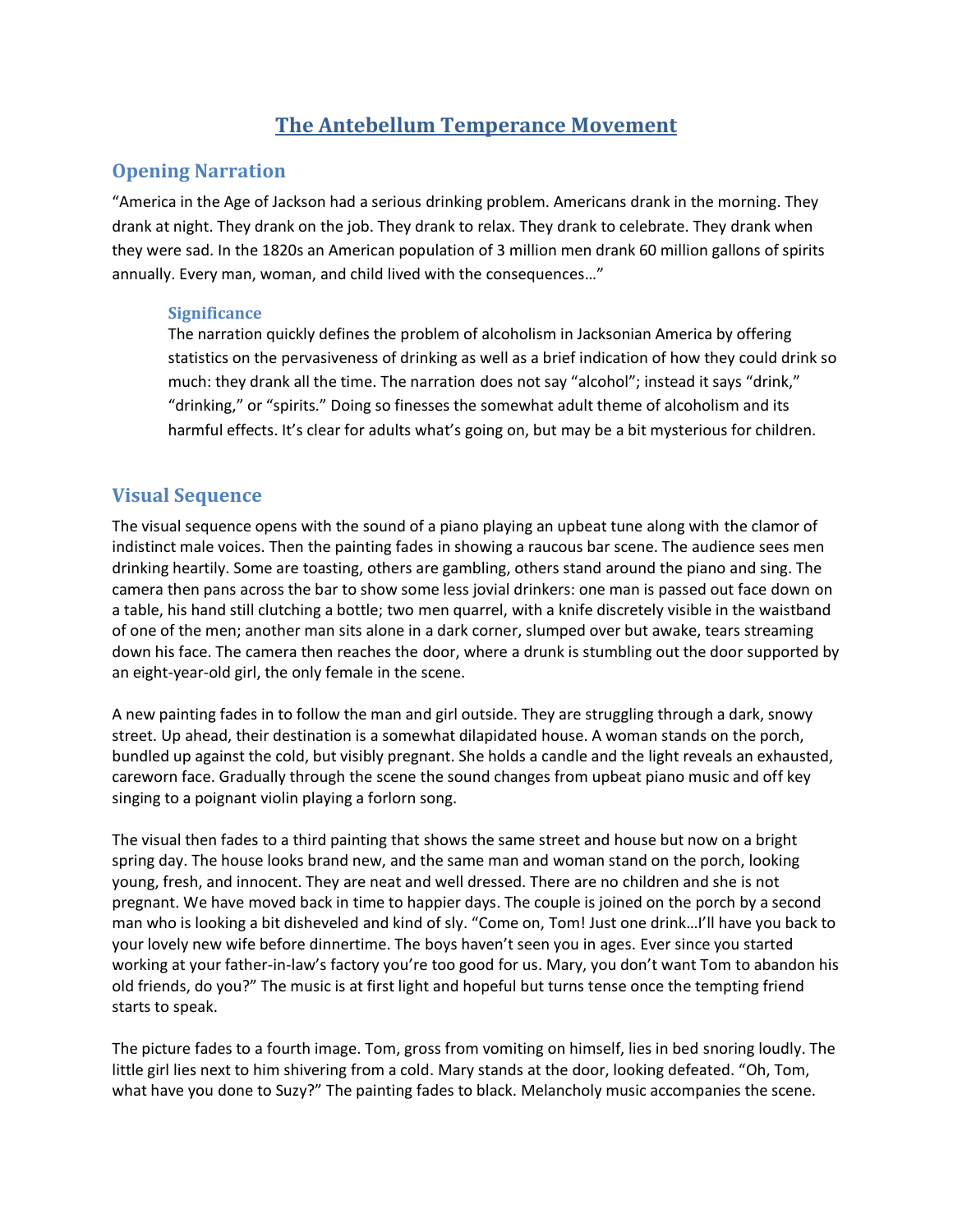#### **Significance**

The visual sequences tell the story of how alcohol devastates a family, which sets up the animatronic sequence to tell the story of how a family is rescued from alcohol. Overall, the vignette mirrors a trope common in temperance literature.

The first visual sets up the allure of drinking: it often accompanies a good time. There's upbeat music and images of men having fun. It's significant that everyone is a man, because taverns were overwhelming male places and although women also drank, men were much more likely to have problems—and in this era, a man's problems were inevitably visited on his wife and children. The image then turns to show some of the problems associated with heavy drinking: violence (the true extent of which is only hinted at with the fleeting image of a weapon); blacking out; and the misery of loneliness.

We then reach the main character of the story, Tom, who is helped out of the bar by his young daughter, Suzy. Temperance literature often portrayed women and girls as the saviors of their men, so it's significant that the only female seen is a little girl.

The second painting shows us what Tom's drinking has done to his family. This clearly isn't the first time he's been out late drinking while his family worries at home. The condition of the house implies poverty, brought about by Tom spending his money on booze. The pregnant wife, Mary, is a bit over the top. Yet, it shows her awful dilemma. She can't just leave her drunken husband without endangering her children.

The third image reveals how far the family has sunk and what first brought Tom to drink. The bright light and springtime (in contrast to the prior dark winter setting) mirrors the hope of a young couple in love with their happiest days before them. The fact that they look younger, neater, and there are not children helps signal that we've moved back in time, rather than forward. The scene of temptation then plays out. The old friend manipulates Tom into going for a drink. The dialogue also reinforces the theme of promise disrupted as it's implied Tom was moving up in the world financially as well as personally.

The fourth image brings things back to the present in the story. Tom is a drunk. His daughter is sick. Mary can hardly bear any more. Mary's words hint that Suzy's illness may be deadly, as any kind of sickness could be in this era. The disturbing possibility is oblique, however.

Throughout the sequence the music sets the mood, signals turning points in the story, and helps build the emotional reaction of the audience.

Overall, the story is inspired by several pieces of temperance literature. A famous temperance novel, *Ten Nights in a Bar-Room and What I Saw There*, features the story of a young girl who retrieves her drunken father from the bar each night is killed by a thrown glass. The before and after scenes are inspired by temperance prints such these: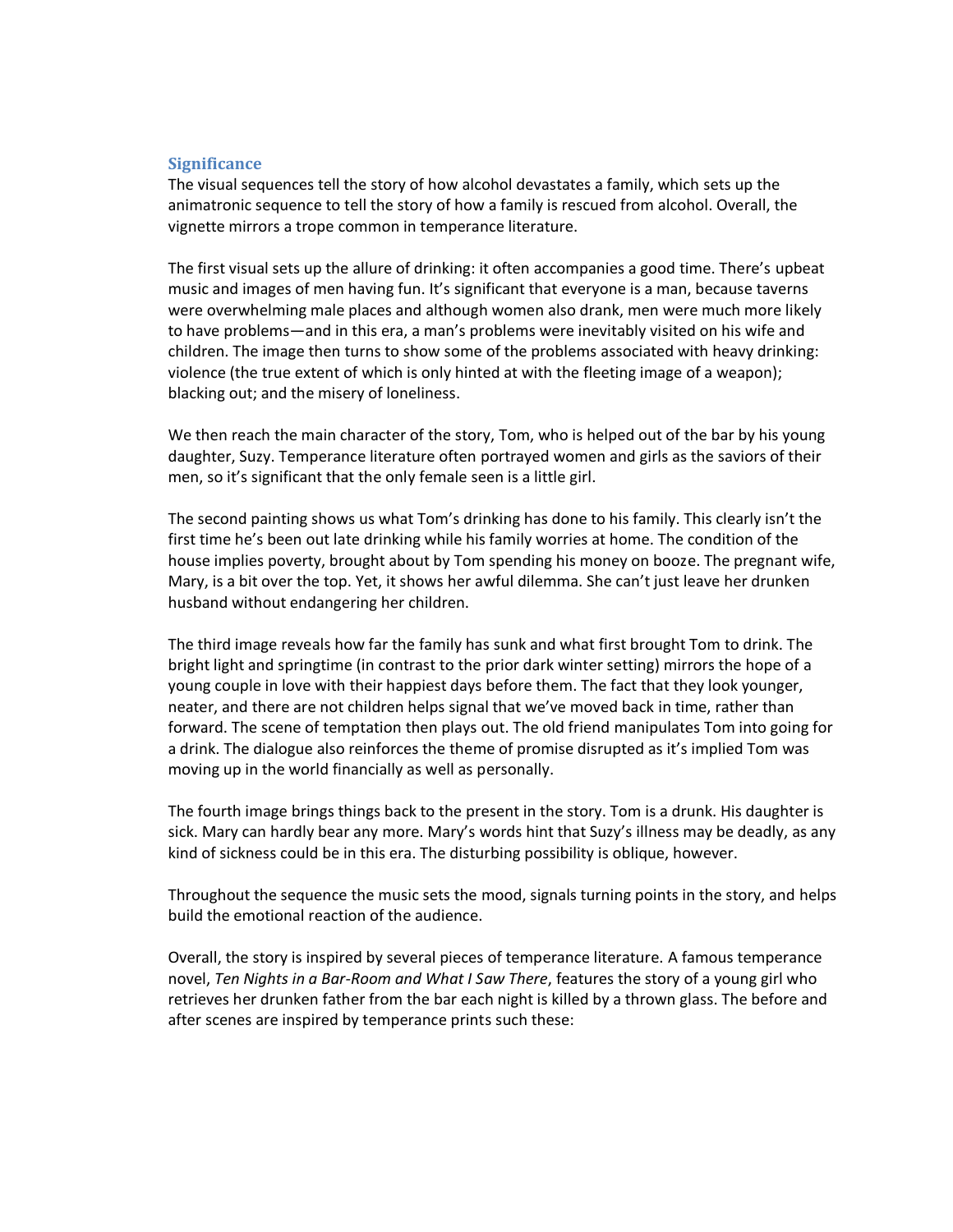### **Transition Narration**

"Some Americans dreamed of a better future, a future without alcohol. They joined temperance societies. Driven by an evangelical zeal, they told stories of they fall and salvation by taking a solemn vow."

### **Significance**

The transition uses a common tactic in communicating history to a public audience: presenting a problem alongside optimism about the future. It's a bit misleading, because the future isn't inevitably better than the past. Still, the narration indicates something of the temperance movement's tactics (persuading people to swear off drinking through public speeches) and the movement's religious basis. The temperance movement was thoroughly religious and to ignore its religious character would be misleading. However, Disney would prefer not to court criticism by discussing a particular religion. As a result, the language used is broadly religious without directly endorsing a specific, sectarian doctrine. The term evangelical is used in the generic sense of spreading a message rather than to indicate the evangelical strain of Christianity. But the implied connection is clear. The language of "fall," "salvation," and "vow" also have a religious connotation but can be used in a secular sense as well.

## **Animatronic Sequence**

The light comes back up to reveal a robot version of Tom, now older, clean, and well dressed. He stands on a platform. Behind him are an older Mary, a ten-year-old boy, and a young couple (Suzy and her husband). Tom is giving an impassioned temperance speech, ending with "Now, gentlemen, who will swear never again to touch a drop of the man-destroyer alcohol?"

Animatronic Benjamin Franklin enters.

BF: "Pardon me, fine sir, what is the purpose of your speaking?"

Tom: "Why, my good man, I am here to warn one and all against that evil in a bottle called alcohol! I pray the world is soon free from its devilish grasp!"

BF: "Devilish, you say? Why I've always enjoyed a glass of wine with a meal."

Tom: "Ah, yes, sir. But does it stop with only a glass? Are you not likely to take three or four glasses? When I was a drinking man I could hardly stop at one *bottle*! And it all started with one drink with a friend. What could be the harm? Soon I'd have a drink to keep out the cold. A drink to keep up my health. A drink to be jolly. But, oh, was the descent quick and painful. I lost my job. I impoverished my family. No one would call me friend. I stole just to have a drop of rum. I ruined my family, and forced my little girl to retrieve me from that sinful place each night! Oh, the savior of her own father!"

(While Tom speaks, up above are projected images inspired by the Currier and Ives print "The Drunkard's Progress" with Tom as the main character.)

BF: "You seem to prosper now. What changed your fate, good sir?"